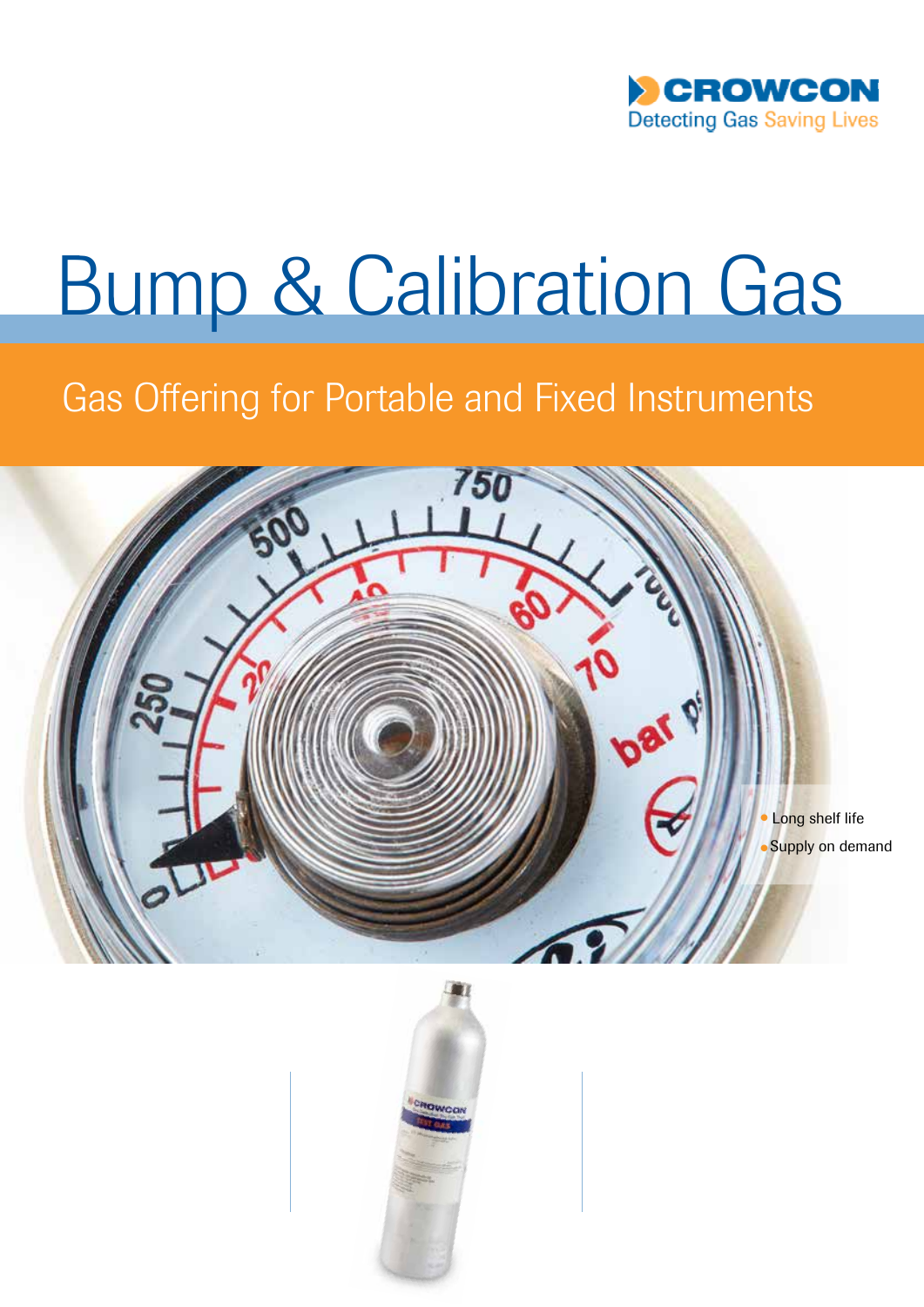# Bump & Calibration Gas

# Bump Testing Compliance

When lives and property are at risk and you need gas detection equipment that is totally reliable, you need Crowcon. For over 40 years Crowcon has been developing and manufacturing high quality products with a reputation for reliability and technical innovation.

Crowcon provides both single gas and multigas portable and fixed monitors for personal and portable safety applications providing protection against a wide range of industrial gas hazards.



## Choosing the right gas offering for your needs

With regulations driving tighter calibration routines and the requirement for daily bump testing, there is a real need for test gas. Gas detectors play a key part for people and plant safety so equipment cannot afford to be out of service.

At Crowcon, we understand our customer's requirements. We now offer a full range of bump and calibration gas, with a range of accessories for all your portable and fixed gas detector testing and calibration needs.

We have gas distribution centres in the UK, mainland Europe, Singapore, UAE and North & South America, so it has never been easier to buy the gas you require, ensuring your fleet of fixed and portable devices are compliant.

#### Compliant

| Certificate of conformity                                    | For peace of mind, full compliance and actual gas values are shown on the<br>cylinder                                                                    |
|--------------------------------------------------------------|----------------------------------------------------------------------------------------------------------------------------------------------------------|
| All cylinders come with Certificates of Analysis as standard | If you loose your certificate, Crowcon will have full traceability so we can get a<br>copy of the certificate, giving you peace of mind                  |
|                                                              |                                                                                                                                                          |
| <b>Reliability</b>                                           |                                                                                                                                                          |
| Long shelf life for reactive gases                           | More bump and calibrations from the cylinder before it expires, therefore cost<br>effective and reduces waste                                            |
| Wide range of calibration gas                                | The convenience of having the gas you need to calibrate or bump test your fleet<br>(see back page for list)                                              |
| Supply of gas when you need it                               | With distribution centres across Europe, Crowcon offer a flexible service that<br>allows us to get the gas required to you in the shortest time possible |
| <b>User Friendly</b>                                         |                                                                                                                                                          |
| Fast shipment times                                          | You have the right gas when you need it, no down-time                                                                                                    |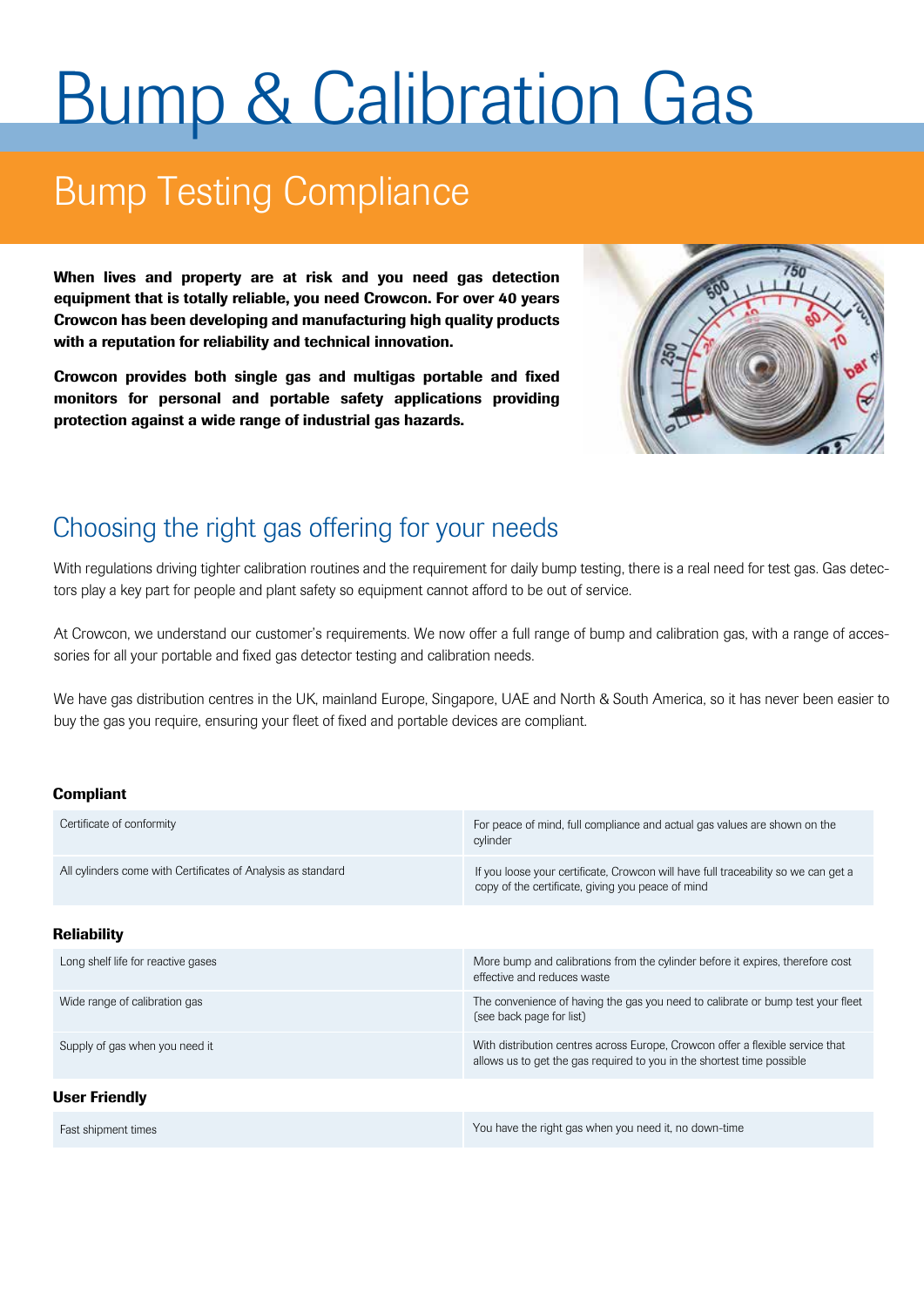





## Making bump testing easier

Bump testing has always been a challenge for mobile users with the difficulties and cost of transporting gas and regulators. After listening to your needs, Crowcon have found a solution to make bump testing easier.

Crowcon's Bump Gas Spray is a can that comes with a nozzle for easy testing of equipment. Simply attach the straw onto the nozzle and spray a small amount of gas into the unit's calibration cap. The unit will then go into alarm and show you that it is fully functional with audible and visual checks.

This is purely for bump testing and cannot be used for calibrations. For further information, Contact Crowcon.

| Part number | <b>Bump gas description</b> |
|-------------|-----------------------------|
|-------------|-----------------------------|

| G5-QUINT-3-12    | 12 litre spray can with push button and spray straw, mix 25ppm H <sub>2</sub> S/100ppm CO/2.2% methane/0.5% CO <sub>2</sub> /18% O <sub>2</sub> in nitrogen |
|------------------|-------------------------------------------------------------------------------------------------------------------------------------------------------------|
|                  |                                                                                                                                                             |
| G4-QUINT-5-12    | 12 litre spray can with push button and spray straw, mix 25ppm H <sub>2</sub> S/100ppm CO/2.2% methane/18% O <sub>2</sub> in nitrogen                       |
| G1-CO-100-N-12   | 12 litre spray can with push button and spray straw, mix 100ppm CO in nitrogen                                                                              |
| $G1-H2S-25-N-12$ | 12 litre spray can with push button and spray straw, mix 25ppm $H_2S$ in nitrogen                                                                           |
| G1-02-18-N-12    | 12 litre spray can with push button and spray straw, mix 18% by vol. $O2$ in nitrogen                                                                       |

## Free-of-charge shipping of calibration and bump gas

Gas has always been expensive to ship. At Crowcon we have addressed this to make our customer's lives easier, therefore we now offer free of charge shipping to customers within the following regions:

| Zone 1                                                                                                                                      | Zone 3<br>Zone 2                                          |                                                                                                                                                                                                                                                                      |
|---------------------------------------------------------------------------------------------------------------------------------------------|-----------------------------------------------------------|----------------------------------------------------------------------------------------------------------------------------------------------------------------------------------------------------------------------------------------------------------------------|
| Austria<br>Belgium<br><b>Denmark</b><br>Finland<br>France<br>Germany<br>Holland<br>Ireland<br>Italy<br>Luxemburg<br>Monaco<br>Sweden<br>UK. | Czech republic<br>Liechtenstein<br>Switzerland<br>Hungary | This is based on a multiple of 6 cylinders of mixed or single that are 112L or<br>smaller.<br>For 12L spray cans, a minimum of 12 must be ordered to receive FOC shipments<br>to these zones.<br>For more information on your area please contact your local office. |